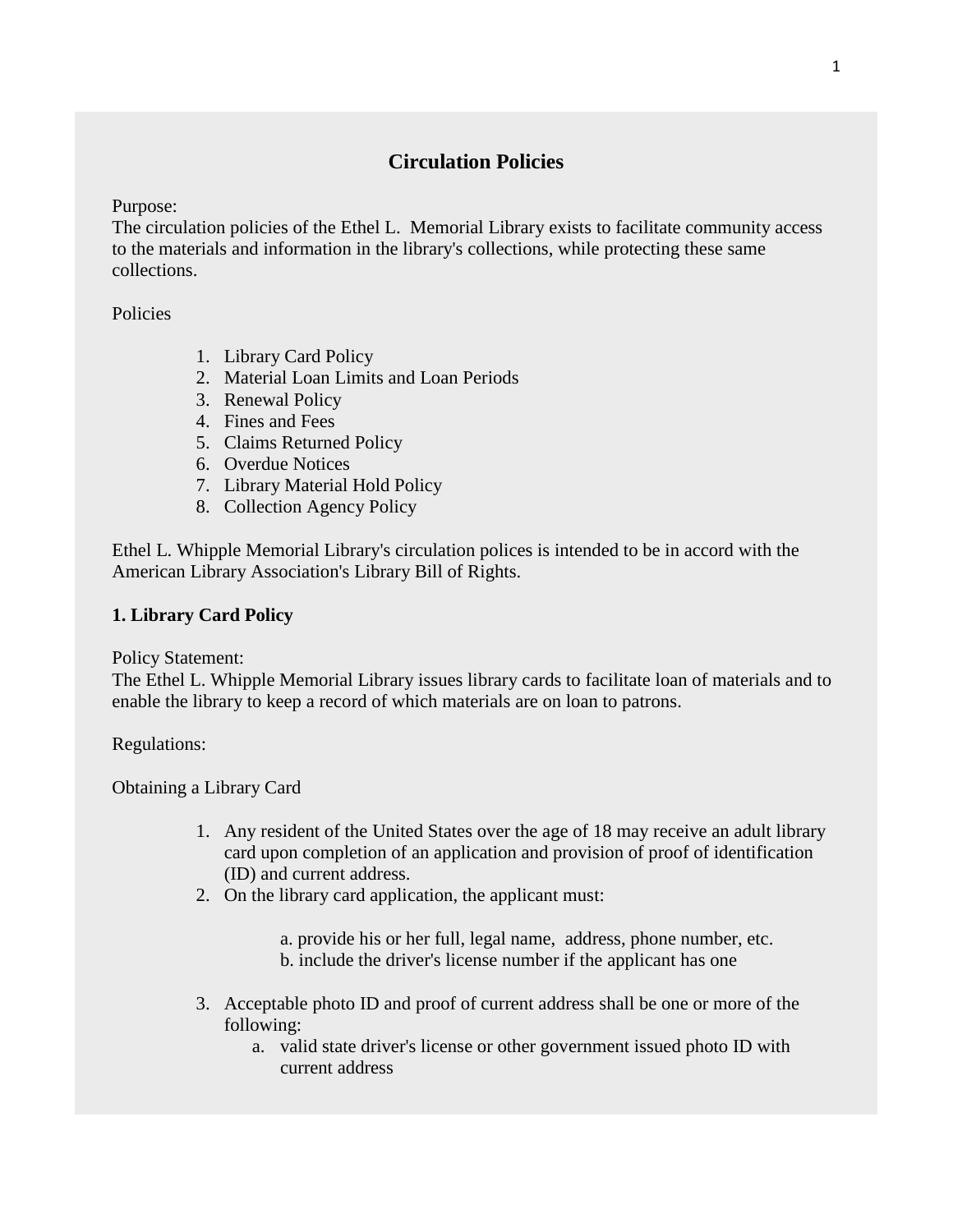- b. utility bill
- c. printed checks
- d. property tax statement
- e. canceled mail, postmarked within the last two weeks
- f. typed lease that shows the address
- g. Department of Motor Vehicles-issued change of address card

Non-residents of Texas may receive a library card with full borrowing privileges by completing the above steps.

Anyone under the age of 18 can receive a juvenile card after completing an application and securing the signature of his/her parent or legal guardian. Children must be present in order to apply for a library card.

Renewal of Library Cards

1. All library cards are valid for one year. At the end of that period, patrons will be asked to verify their address and phone number and may need to present a valid ID.

Use of Library Cards

- 1. Patrons can maintain full library privileges by:
	- a. returning materials on or before the due date
	- b. adhering to the borrowing limits for all types of material
	- c. paying for lost or damaged materials before the item is 28 days overdue
	- d. promptly informing the library of any change of address or phone number
- 2. Patrons must provide a library card to check out.
- 3. Whenever a patron calls into the library to conduct a transaction on his/her account, he or she must provide a library card number and/or his or her name.
- 4. A patron's record will be marked delinquent when items are overdue or money is owed. This status will affect the patron's ability to borrow materials from the library.
- 5. A patron retains full library borrowing privileges as long as his/her library record is not blocked. A library record becomes blocked under the following circumstances:
	- a. When an item is overdue by 1 day
	- b. A patron exceeds borrowing limits by type or quantity of material
	- c. When the total amount of unpaid fines and fees exceeds \$.01
	- d. When a patron's account has five or more claims returned items on it.
- 6. Once a patron's library card is blocked, all library privileges for that patron are suspended including borrowing and renewal of items. Patrons may not use the library computers when their card is blocked.
- 7. Using another patron's library card to check out materials is not permitted.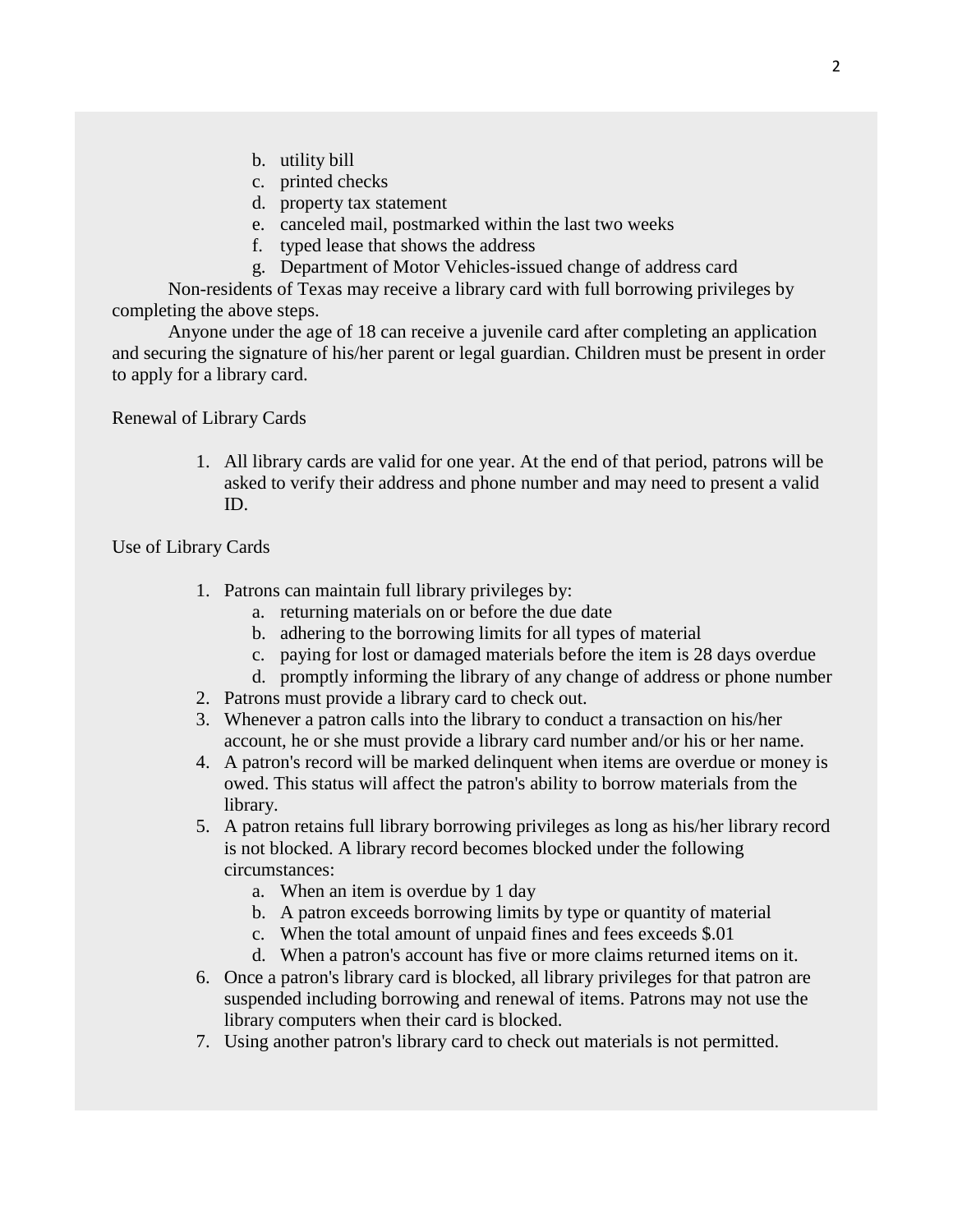Lost, Stolen, or Previously Issued Library Cards

- 1. Patrons must report lost or stolen cards in order to avoid being held responsible for materials checked out on their cards.
- 2. There is a charge of \$3.00 to replace a lost library card.
- 3. If a patron reports a card lost or stolen, the patron must provide identification in order to get a new library card in addition to paying the \$3.00 replacement fee.
- 4. A child must bring a parent with them in order to get a new library card in addition to paying the \$3.00 replacement fee.

# Patron Responsibilities

- 1. Because the Ethel L. Whipple Memorial Library verifies the identity of all library card applicants, the individual named on the account is responsible for all fines and fees assessed to that account.
- 2. A library patron is responsible for all materials checked out on his or her card or on the cards of children for whom he/she has signed library card applications regardless of who checked the items out.
- 3. All lost or stolen library cards should be reported immediately because the owner of the card is responsible for all items checked out on the card until the card is reported lost or stolen.
- 4. When a patron moves, it is the responsibility of the patron to inform the Ethel L. Whipple Memorial Library of the new address.

Ethel L. Whipple Memorial Library Employee Borrowing Privileges

- 1. EWML employees may not renew books that are still on reserve for other patrons or staff members.
- 2. EWML employees must wait their turn on reserve lists and may not change their priority to be higher on the list for materials.
- 3. Staff members who leave the employ of EWML will have their status changed from fine-exempt to non-fine-exempt.

# **2. Material Loan Limits and Loan Periods**

# Policy Statement:

The Ethel L. Whipple Memorial Library sets loan periods and loan limits in order to provide patrons with fair and reasonable access to the library's resources. The Ethel L. Whipple Memorial Library sets limits on the length of time that an individual can keep a specific type of material in order to more fairly distribute limited resources such as audio-visual materials. The limit also reflects the fact that it takes more time to utilize some types of materials than others.

Definitions: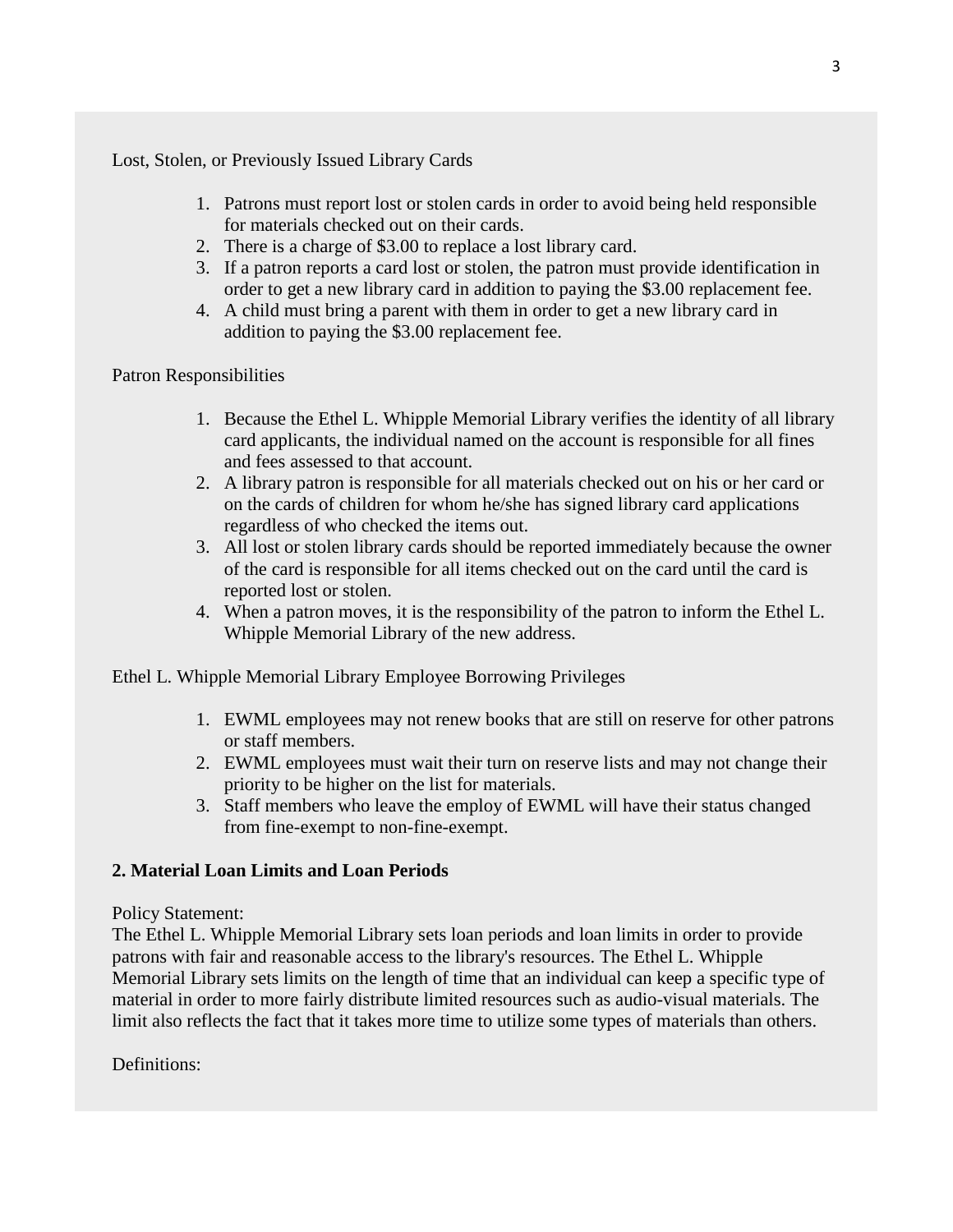A loan period is the total number of hours, days or weeks that one patron can keep a specific item.

A loan limit is the total number of items of a specific type or total value that any one patron can have on loan at one time.

A New Book item is one that has four or more holds on it, or that is expected to be in very popular among patrons, such as best sellers.

#### Regulations:

- 1. Books, with the following exceptions, are lent for a period of 28 days. The exceptions are:
	- a. New Materials: 14 days
	- b. Reference Books at the discretion of the Library Director.

The Ethel L. Whipple Memorial Library also sets the following loan period limits on non-book items:

- c. Videos: 3 days
- d. DVDs: 1 day

Reference books circulate at the discretion of the Library Director. Periodicals do not normally circulate. However, a circulating copy of a particular issue can sometimes be acquired for a patron.

- 2. The length of time or number of items that patrons may keep items of a certain type (holiday books, books on specific subjects or by specific authors, for example) may be temporarily reduced at the discretion of the Library Director. Time limits must be for a specific period of time and must be removed when that period of time has expired. *Examples: during the month of February, Black History books may be set to a circulation period of two weeks. On March 1, the circulation period shall be reset to the original three weeks. At Christmas it may be necessary to limit the number of holiday books borrowed by any one person based on the size of the collection.*
- 3. The material loan limits exist to enable fair access to the Library's resources. Patrons are limited to borrowing up to 7 items total and the following limits:
	- a. 2 videos
	- b. 1DVDs
	- c. 3 New Materials adult, YA or juvenile fiction or non-fiction
	- d. 1 interlibrary loan items
- 4. Patrons may borrow multiple copies of the same title at the same time unless the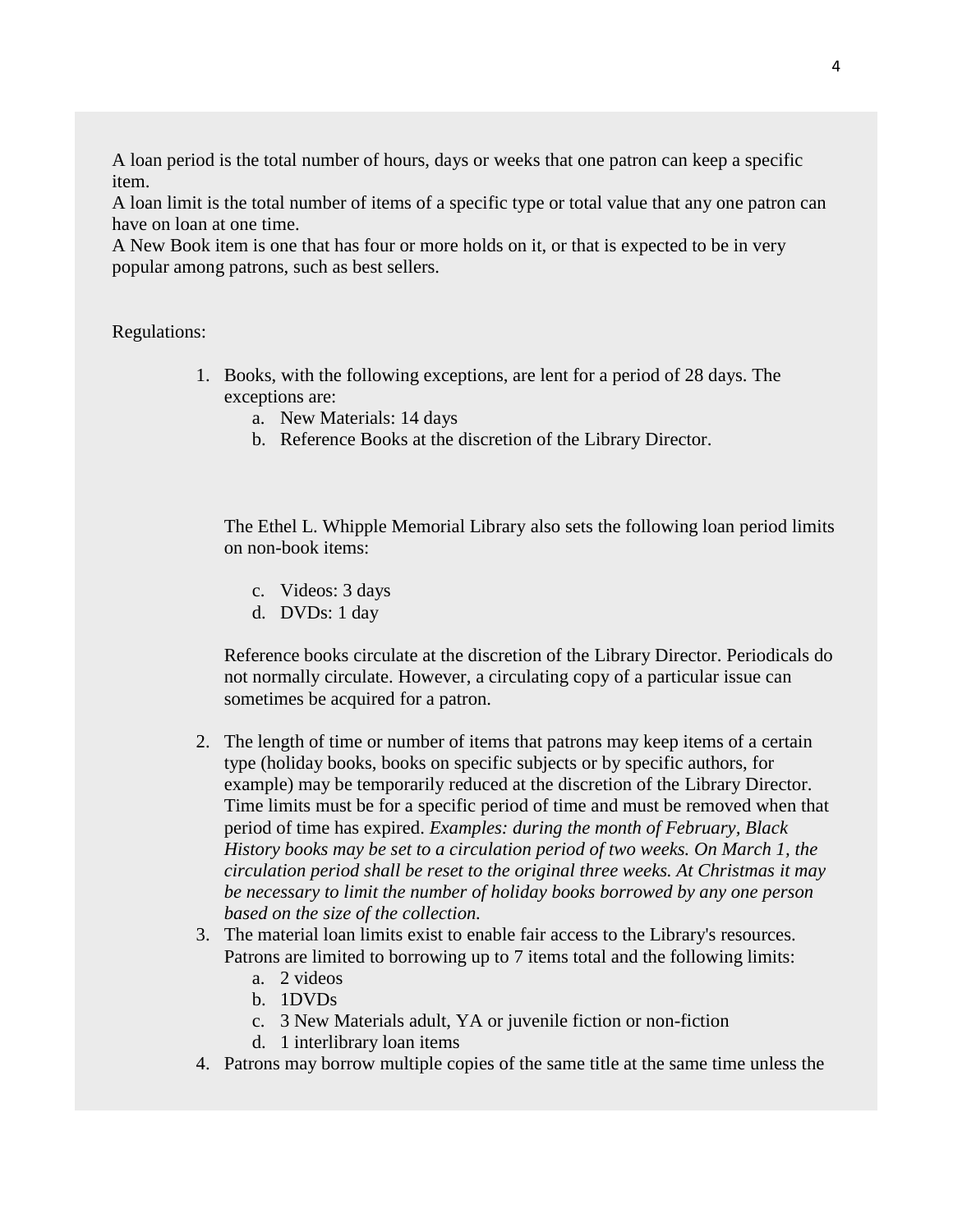title has holds, in which case no patron may have more than one copy of a title at one time.

- 5. Loan periods on 28-day books may be extended at the discretion of the Library Director, or designated substitute for the following reason(s):
	- a. Loan periods on 28-day books may be extended at patron request in the event of vacations. However, the loan period may not exceed nine weeks (63 days) in length. The length of the original extended loan period will be taken into account in determining whether materials can be renewed. For example, if a book is borrowed for an extended loan period of six weeks, the book could be renewed once for an additional three weeks.
	- b. When the due date falls on a holiday for which the library is closed, the loan period will be extended until the next day that the library is open.
- 6. All borrowed materials must be returned to the Ethel L. Whipple Memorial Library. Items returned to another library will accumulate overdue fines until the item is returned to the EWM library and discharged.
- 7. Only books may be returned in the book return. Videos, DVDs, and audio books, should be returned inside the library to avoid the possibility of damage. Patrons who return these items in the book return will be accessed a \$1,00 fee.
- 8. When the renewal limit has been reached, it is the patron's responsibility to return the item or incur a fine.
- 9. A New Material item is any book for which there are four or more reserves. The library reserves the right to change the loan period of these items from 21 days to 14 days on a temporary basis to make the items available more quickly to a greater number of patrons. New Material items cannot be renewed under any circumstances. Only two New Material items may be checked out to any one patron at a time. Once demand has been met, the loan period for these items will be reset to 28 days. The library reserves the right to set loan periods for potential New Material items to 14 days before 4 reserves are placed on the title.
- 10. Juvenile library cardholders are not permitted to check out videos or DVD's.

# **3. Renewal Policy**

# Policy Statement:

The Ethel L. Whipple Memorial Library allows patrons to renew library materials as a courtesy to patrons who have not completed their use of an item. Limits on renewals exist so that all patrons can have an equal opportunity to use the library's materials.

# Definition:

A renewal is an extension of the original loan period.

# Regulations:

1. Renewals are granted dependent upon: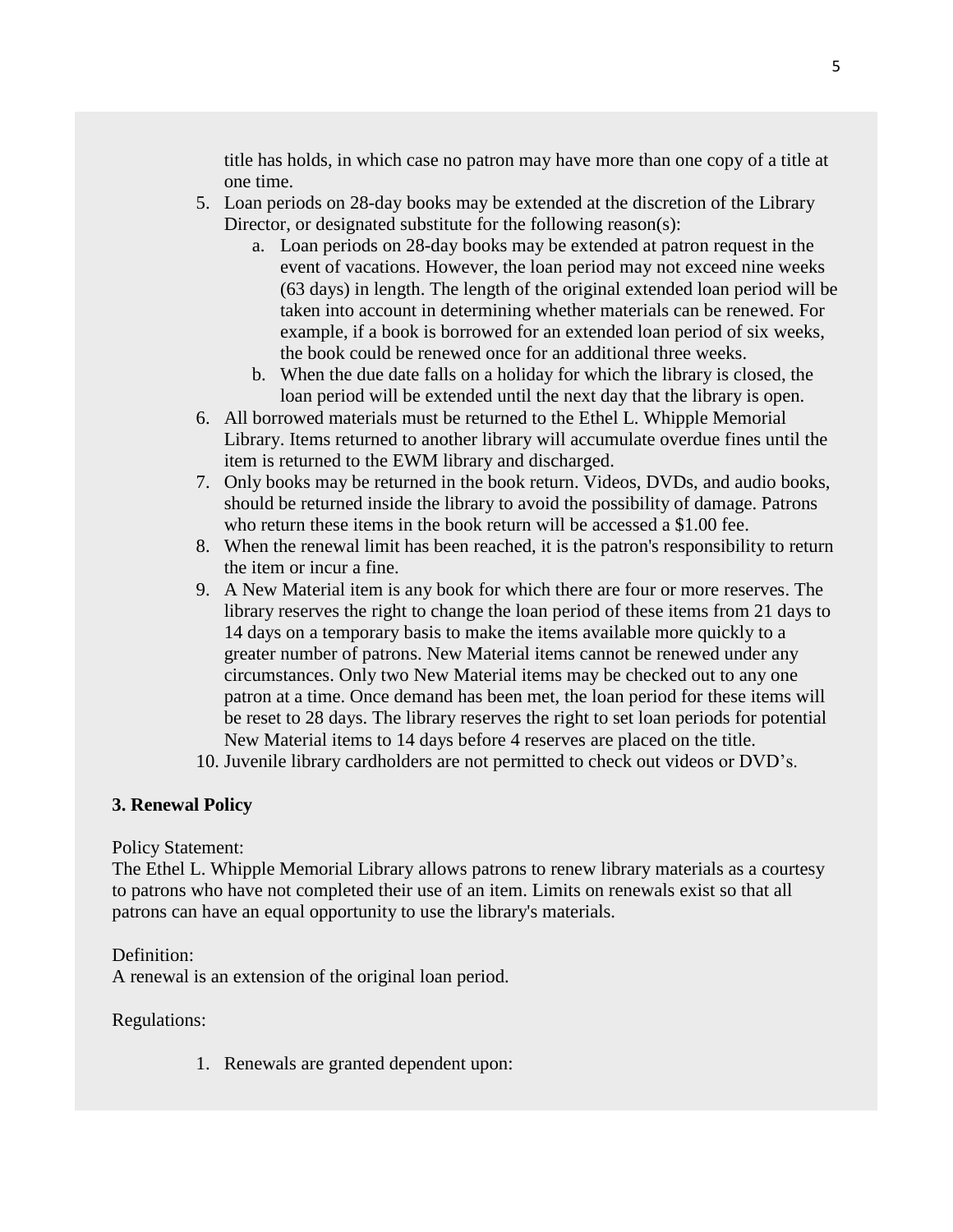- a. material type
- b. the presence of a request for the material by another patron
- 2. Additional renewals beyond the original two can be granted at the discretion of the Library Director or a designated substitute. So that other patrons may have a chance to find the item by browsing, materials will not be renewed consecutively more than four times. Items must be returned to the shelf for 24 hours before being checked out again to the same patron.
- 3. Staff will not discharge a book then immediately check the book out again to the same patron the same day when the renewal maximum has been reached. Materials must return to the shelf for a minimum of 24 hours before being checked out again to the same patron.
- 4. Library materials can be renewed in person or by phone or through the library's on-line catalog on the Ethel L. Whipple Memorial Library website.
- 5. Overdue materials can be renewed; however any fines incurred prior to the renewal will be added to the patron's account and must be paid before renewal.
- 6. To maintain the integrity of the reserve system, items for which other patrons have placed holds on may not be renewed.
- 7. Staff may renew materials up to four times (the third and fourth time shall be at the discretion of the Library Director) to allow patrons more time to look for a lost item, providing the patron's account is not delinquent. However, under no circumstances will staff renew materials beyond the permitted four so a patron can avoid paying for a lost item.
- 8. When the renewal limit has been reached, it is the patron's responsibility to return the item or risk incurring a fine or lost book charge.
- 9. At the discretion of the Library Director or a designated substitute and as a courtesy to patrons who cannot get to the library, a one day renewal may be granted beyond the original two full-term renewals to allow patrons to avoid paying a late fee. If the patron does not return the item the following day, overdue fines will be assessed for each day the item is overdue.
- 10. Staff will provide patrons with the new due date whenever an item is renewed. If an item is renewed over the phone, it is the patron's responsibility to record the new due date.
- 11. If the patron's account is delinquent, materials cannot be renewed. Exceptions can be granted at the discretion of the Library Director or designated substitute.
- 12. Renewal requests for Interlibrary Loan materials are not permitted.

#### **4. Fines and Fees**

Policy Statement:

The Ethel L. Whipple Memorial Library charges fines as an incentive for patrons to return materials in a timely manner so that other patrons can have access to the items. The Ethel L. Whipple Memorial Library charges fees to offset the cost of recovering and replacing lost and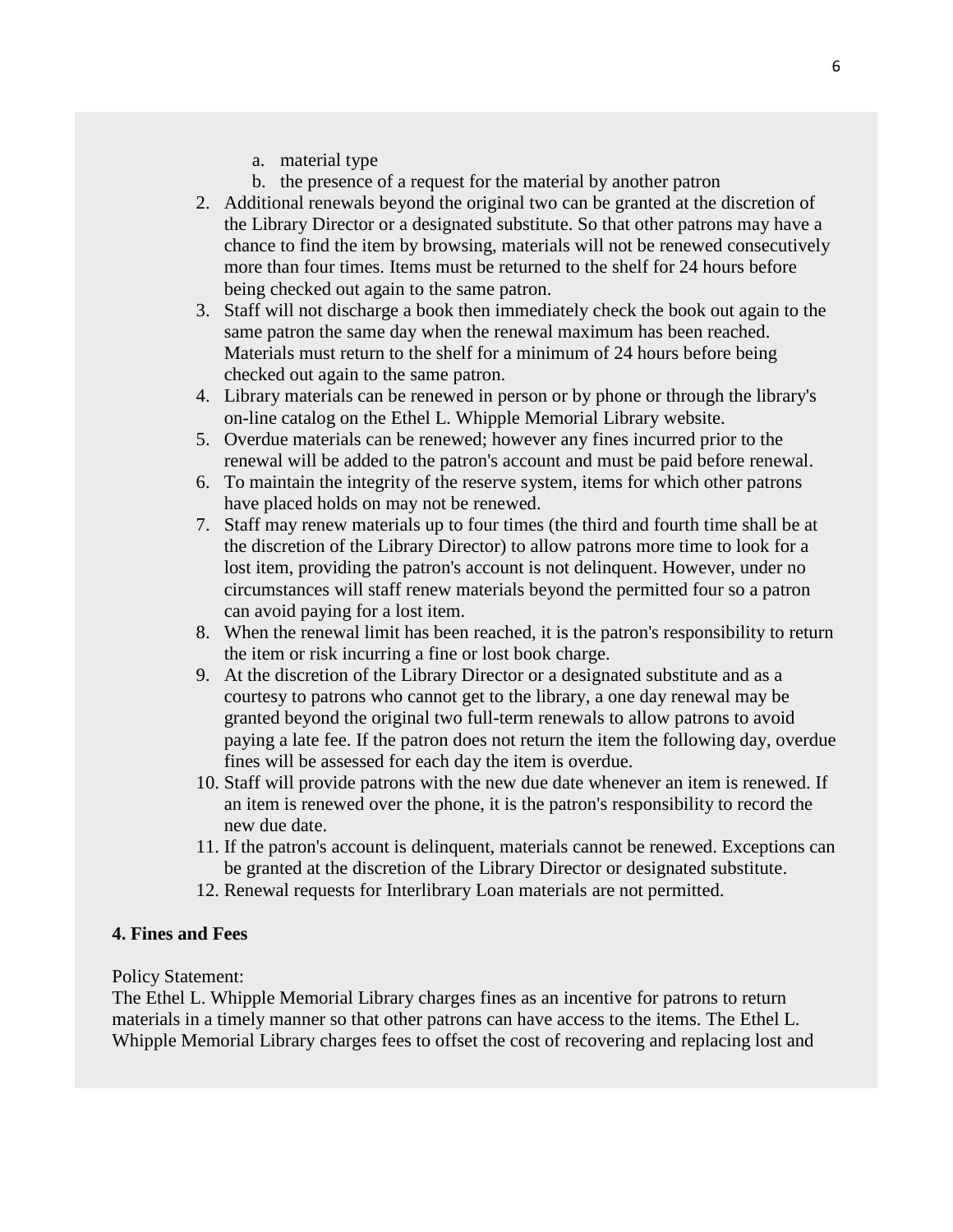damaged library materials.

# Definitions:

A fine is a variable charge imposed for the late return of library materials.

A fee is a fixed charge imposed to cover the cost of processing replacement library materials or recovering or replacing lost ones.

# Regulations:

# Overdue Fines

- 1. Items not returned by the due date will be charged as follows:
	- a. All items (with the exception of those listed in b  $&$  c below) will be charged 25 cents (\$0.25) per item per.
	- b. All DVDs will be charged \$2.00 per item per day.
	- c. VHS will be charged \$1.00 per item per day.
- 2. Borrowing privileges will be suspended when the amount of money owed reaches or exceeds \$.01 in fines and/or fees.
- 3. No fines will be charged on the days the library is closed.
- 4. The library does not send out notices of fines incurred.
- 5. Staff will inform patrons of money owed each time the patron borrows materials.

Miscellaneous Fines and Fees

- 1. The Ethel L. Whipple Memorial Library reserves the right to pass on the cost of fees incurred when borrowing an item for a patron through interlibrary loan whether the patron picks up the item or not.
- 2. A fee of \$3.00 per incident is charged for the replacement of a library card and should be paid at the time the card is issued.
- 3. Ethel L. Whipple Memorial Library charges a fee of 10 cents per page for printing black and white, 35 cents for printing color.
- 4. Charges for printing from photocopiers and microfilm reader printers shall be 15 cents per page in black and white, 35cents for color.

Fines and Fees for Lost and Damaged Materials

- 1. Once items have been kept 28 days after the due date, the item will be assumed to be lost and will be marked lost.
- 2. The library adds a processing fee to the cost of replacing any lost library materials. The fee will be waived in the event that a patron is able to provide the library with a replacement for the lost item that is identical in title and of a format and condition acceptable to the Library Director.
- 3. The library reserves the right to charge a fee to cover the cost of lost or damaged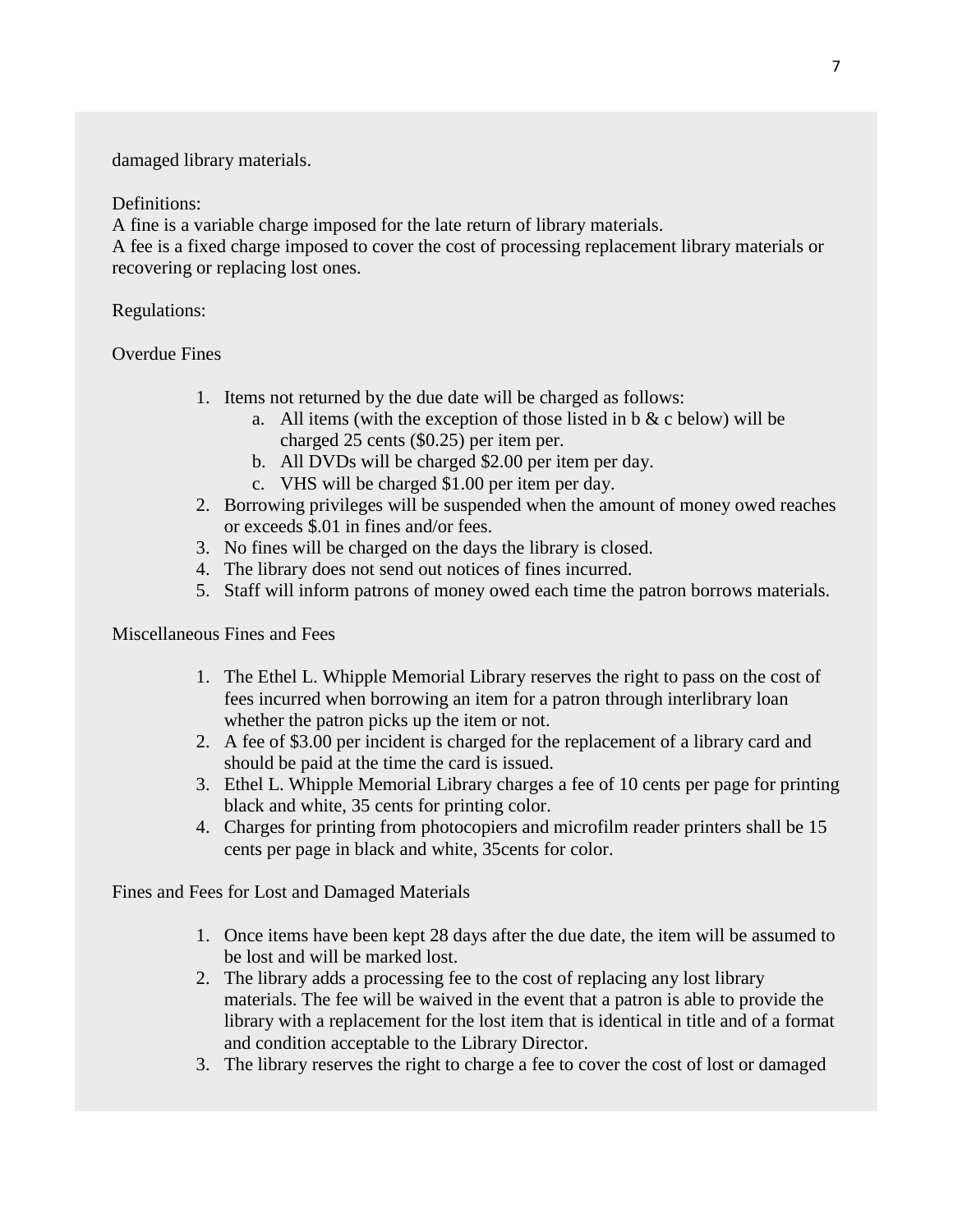materials. Charges will be imposed for lost or damaged video, DVD, CD or audio book cases at their replacement cost. There will be a charge of \$1.00 for lost or damaged barcodes. Lost plastic jackets will be charged \$2.00. Library Directors have the discretion to charge for other types of damage depending upon the severity. If the damaged material can be repaired, the charge for the damage shall be no more than \$5.00.

- 4. The replacement cost of lost books, magazines, audio books, videos, DVDs, and music CDs will be based on the current average cost of a new book, magazine, audio book, video, DVD, or music CD for items added to the collection prior to July 1, 2005. The average cost of materials will be recomputed every five years.
- 5. For items added to the collection after July 1, 2005, the replacement cost for any lost item will be the original retail price of the item.
- 6. Patrons will receive a receipt for payment received when paying for a lost item.
- 7. At the discretion of the Library Director, patrons may be responsible for any overdue fines incurred on a lost book at the time the book is paid for.
- 8. The full cost of the item shall be assessed for any items returned damaged if the extent of the damage renders the item unusable.
- 9. The patron may keep any damaged items for which they have paid.

Default Prices for Lost Materials

#### **5. Claims Returned Policy**

#### Policy Statement:

The Ethel L. Whipple Memorial Library extends the privilege to patrons of claiming that they have returned materials that the circulation system indicates are still checked out to them. This policy acknowledges that staff occasionally errs in discharging books from a patron's record.

#### Definitions:

Claims returned means that a patron has indicated that they have returned an item that the computerized circulation system indicates is still on their account.

#### Regulations:

- 1. If a patron indicates, by phone or in person, that they have returned items the computerized circulation system indicates are still checked out to them, the staff will search the shelves for the items.
- 2. A staff person will immediately initiate a shelf search. If the staff person finds the items in question, the items will be discharged from the patron's record in such a way that no fines will be incurred.
- 3. If the staff person does not find the items in question on the shelf, he/she will mark the items claims returned on the patron's record.
- 4. Patrons will be notified either in person or by phone of the status of their accounts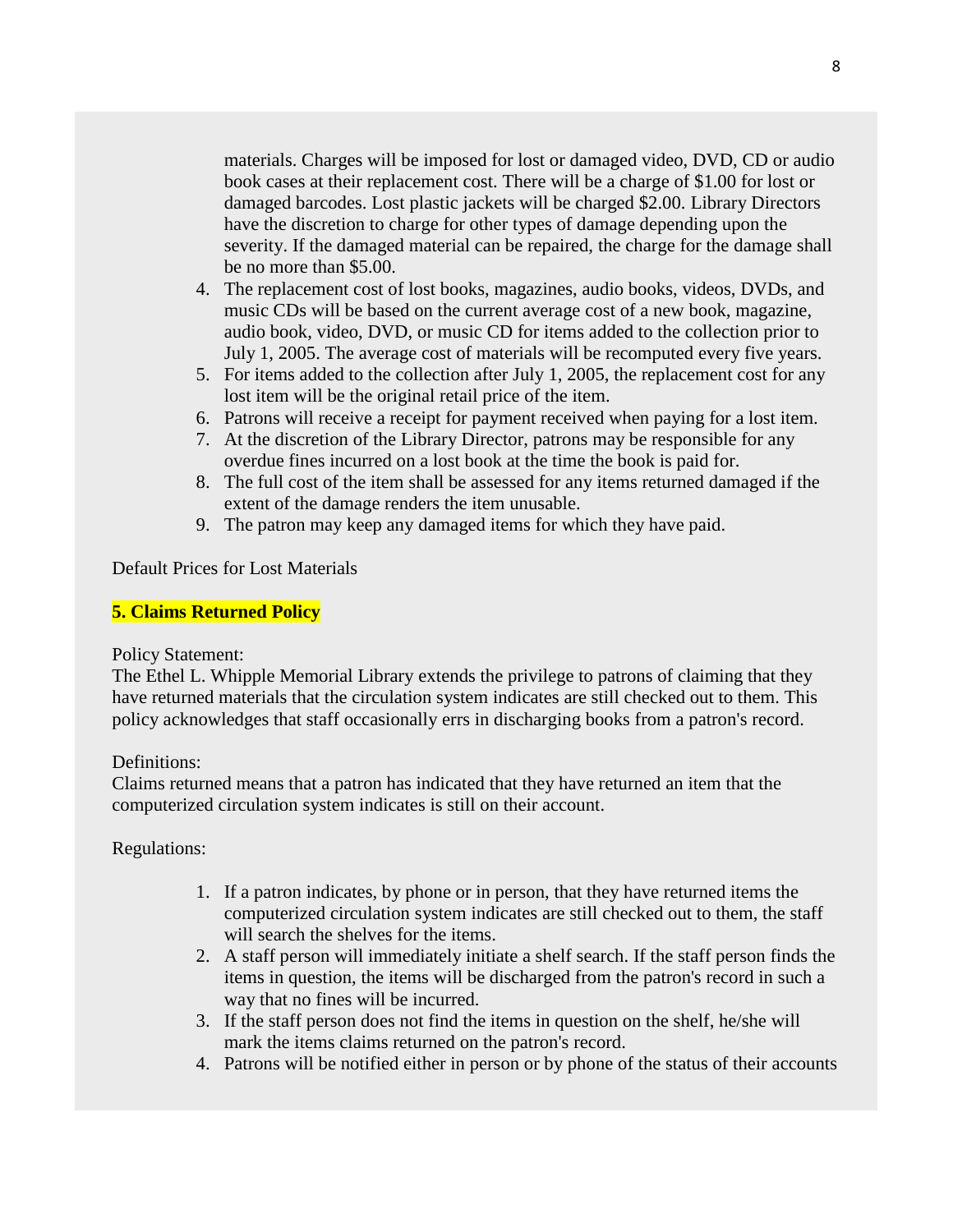after the search.

- 5. Patrons may search the shelves for the items in question. If they are found, the items will be discharged from the patron's record in such a way that no fines will be incurred.
- 6. Items marked claims returned remain on the patron's record. Patron's may have one (1) claim returned items on their record and maintain borrowing privileges. In the case of circulating items with borrowing limits, the number and type of items with claims returned status will count against the total number of items that can be borrowed. For example, if a patron has 1 "claims returned" DVDs, they will not be able to check out anymore DVDs. If a patron has one "claims returned" video and 2 claims returned audio books, they would be able to check out 4 videos and 4 audio books respectively.
- 7. Claims returned status will be removed from an item on a patron's record only if the item is located either by the patron at home or by staff at the library and subsequently discharged.
- 8. The library maintains, as a part of the patron's record, the number of items a patron has claimed to return over their lifetime as a patron.
- 9. If a patron finds an item previously claimed to be returned they are expected to return the item to the library and will not incur a penalty for doing so.

# **6. Overdue Notices**

Policy Statement:

The Ethel L. Whipple Memorial Library sends overdue notices to patrons as a courtesy to remind them of materials kept past the due date.

# Definitions:

An overdue item is an item that has not been returned to the library by the due date. An overdue notice is a mailed notice listing library materials that have been retained past the due date.

# Regulations:

- 1. The first overdue notice will be mailed to patrons when materials checked out on the patron's card have been kept 7 days past the due date.
- 2. The second overdue notice will be mailed to patrons when materials checked out on the patron's card have been kept 14 days past the due date.
- 3. The library does not mail notices for fines incurred.

# **7. Library Material Hold Policy**

# Policy Statement:

The Ethel L. Whipple Memorial Library accepts holds for library materials in order to provide